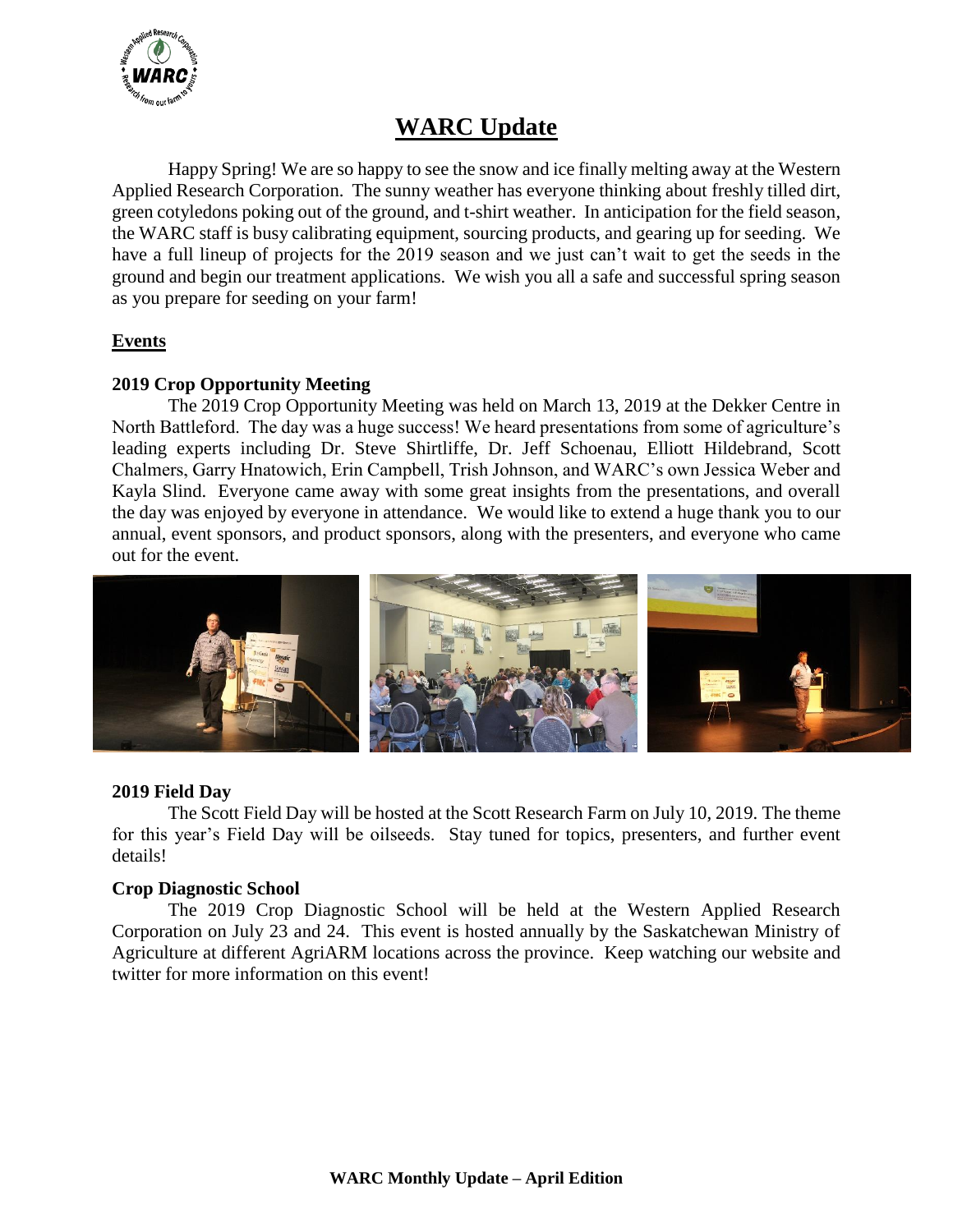

# **Research Update – 2016 Project Spotlight**

**Title:** Evaluating the Cost-Benefit of Canola Input Recommendations **Location:** Scott, SK

**Objective:** to demonstrate to producers the economic value of canola inputs that are readily available to aid in decision-making.

#### **Treatments:**

|               | <b>Treatments</b>                | <b>Description</b>                                                             |
|---------------|----------------------------------|--------------------------------------------------------------------------------|
|               | Control "Basic"                  | "Basic": seeding rate (100 seeds $m^2$ ); fertilizer based on soil test        |
|               |                                  | recommendations; one in-crop herbicide                                         |
| $\mathcal{D}$ | <b>Foliar Fertilizer</b>         | $Basic + additional foliar fertilizer application$                             |
| 3             | <b>B</b> oron                    | Basic + boron application                                                      |
| 4             | <b>Additional Seed Treatment</b> | $Basic + Lumiderm$                                                             |
| 5             | <b>Seeding Rate</b>              | Basic (seeding rate of 150 seeds $m^2$ vs. 100 seeds $m^2$ )                   |
| 6             | Fungicide                        | Basic + fungicide application $\omega$ 2-4 leaf + 20% + 50% flower             |
|               | <b>Stacked</b>                   | Seeding rate (150 seeds $m^2$ ) + basic fertilizer soil test recommendations + |
|               |                                  | additional foliar fertilizer + boron + additional seed treatment + fungicide   |
|               |                                  | applications $+$ one in-crop herbicide application                             |



### **Results and Analysis:**

Figure 1. The effect of treatments on canola yield (bu/ac) and thousand kernel weight (TKW) (g/1000seeds) at Scott, SK in 2016 growing season. Different lettering indicates significant difference between treatments, respectively.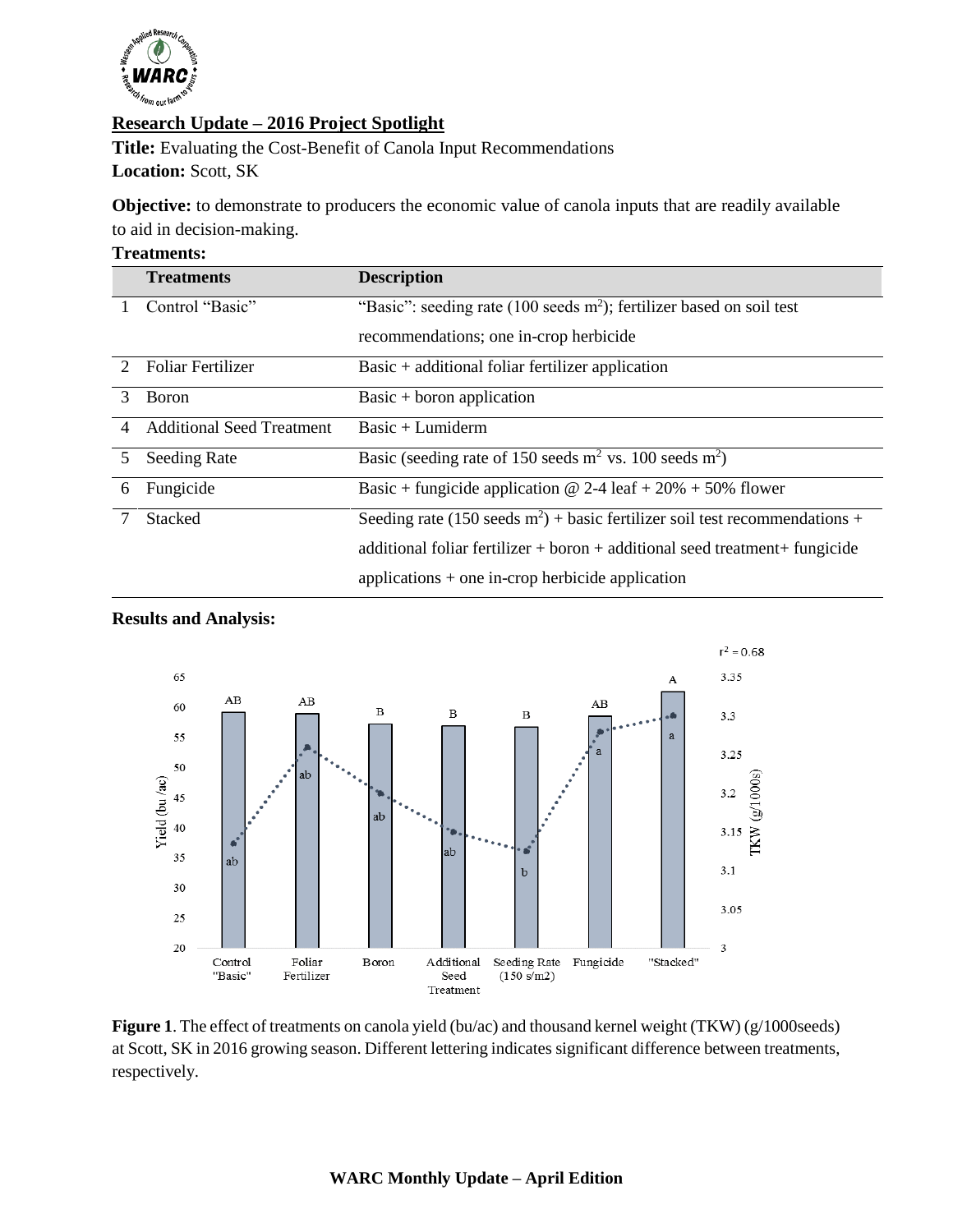

#### **Economic Analysis:**

|                               | Control         | Foliar     | Boron  | <b>Additional Seed</b> | Seeding | Fungicide | <b>Stacked</b> |
|-------------------------------|-----------------|------------|--------|------------------------|---------|-----------|----------------|
|                               | "Basic"         | Fertilizer |        | Treatment              | Rate    |           |                |
| Yield (bu/ac)                 | 59 <sup>Y</sup> | 59         | 59     | 59                     | 59      | 59        | 63             |
| Price $(\frac{6}{bu})$        | 11.5            | 11.5       | 11.5   | 11.5                   | 11.5    | 11.5      | 11.5           |
| Gross Income $(\frac{5}{ac})$ | 678.50          | 678.50     | 678.50 | 678.50                 | 678.50  | 678.50    | 724.50         |
|                               |                 |            |        |                        |         |           |                |
| <b>Inputs Costs (\$/ac)</b>   |                 |            |        |                        |         |           |                |
| Seed cost                     | 55              | 55         | 55     | 63                     | 82      | 55        | 94             |
| Fertilizer cost               | 78.99           | 78.99      | 78.99  | 78.99                  | 78.99   | 78.99     | 78.99          |
| <b>Foliar Fertilizer</b>      |                 | 3.00       |        |                        |         |           | 3.00           |
| <b>B</b> oron                 |                 |            | 6.00   |                        |         |           | 6              |
| Fungicides                    |                 |            |        |                        |         | 36.25     | 36.25          |
| Herbicide                     | 13.13           | 13.13      | 13.13  | 13.13                  | 13.13   | 13.13     | 13.13          |
| Fuel Cost <sup>Z</sup>        |                 | 38.13      | 38.13  |                        |         | 38.13     |                |
|                               |                 |            |        |                        |         |           |                |
| Total Cost (\$/ac)            | 147.12          | 150.12     | 211.25 | 155.12                 | 174.12  | 183.37    | 231.37         |
|                               |                 |            |        |                        |         |           |                |
| NET Gain (\$/ac)              | 531.38          | 528.38     | 525.38 | 523.38                 | 504.38  | 495.13    | 493.13         |

**Table 4.** Economic analysis of the treatments applied during the growing season on canola at Scott, 2016.

¥ Yield values for all treatments except stacked were not statistically different; values based on control yield

 $Z$  Fuel cost of sprayer was not calculated into total cost per treatment (Government of Saskatchewan, 2016)

The addition of boron to improve canola yields has been much debated within the past several years, however, there is strong evidence suggesting that boron applications on canola in western Canada is ineffective. Karamonas et al. (2003) reported that there was no significant yield increase due to boron application in canola in any of the 22 experiments that were conducted throughout the western Canadian prairies. It was concluded that regardless of soil and environmental conditions, yield responses to boron application on the prairies are rare and are unlikely to contribute to overall yield gains.

Seed treatments are used as an additional line of defence against pests, in particular cutworms and flea beetles, in canola production. However, the high costs can be a deterrent. In this demonstration, the effect of an additional seed treatment was negligible and its cost resulted in a net loss of \$8/acre (Table 4). Although the addition of a seed treatment was not statistically effective, it is important to note that seed treatments have the potential to reduce the need for additional insecticide applications.

The benefits generally associated with increased seeding rates were not demonstrated in this study due to several underlying factors. The denser canopy resulted in a higher prevalence of disease. Although yield was not influenced, the stacked treatment which included a higher seeding rate resulted in the greatest yield. This could be attributed to the combination of a higher seeding rate and multiple fungicide applications. Higher seeding rates also result in higher input costs. A net loss of \$27/acre was attributed to